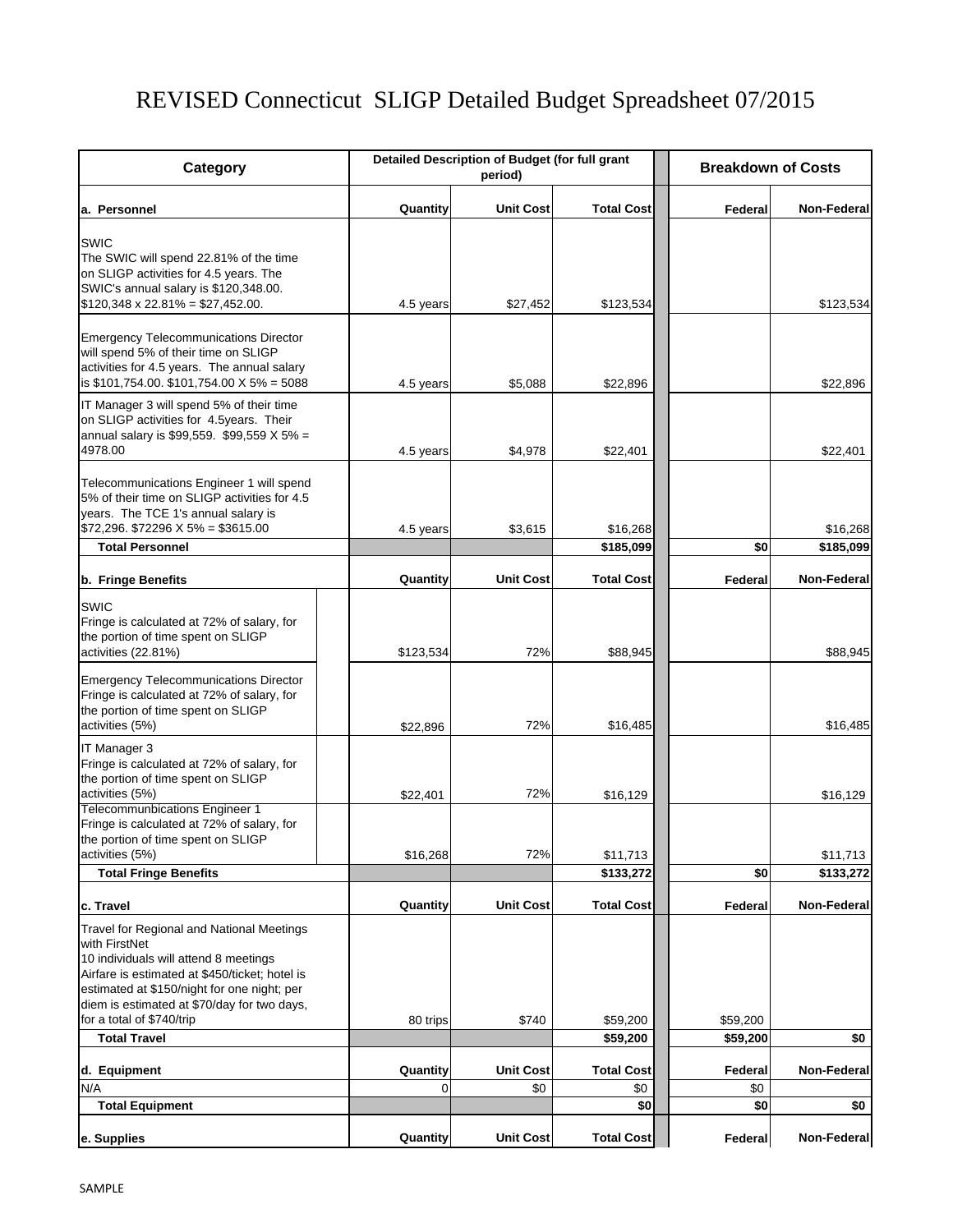| Printer                                                                                                                                                                                                                                                                                                                                                                                                                              | 2         | \$950                 | \$1,900              | \$1,900     |                    |
|--------------------------------------------------------------------------------------------------------------------------------------------------------------------------------------------------------------------------------------------------------------------------------------------------------------------------------------------------------------------------------------------------------------------------------------|-----------|-----------------------|----------------------|-------------|--------------------|
| <b>Office Supplies</b><br>budgeted at \$50/month for 3 years                                                                                                                                                                                                                                                                                                                                                                         | 36 months | \$50                  |                      |             |                    |
|                                                                                                                                                                                                                                                                                                                                                                                                                                      |           |                       | \$1,800              | \$1,800     |                    |
| Laptops with software                                                                                                                                                                                                                                                                                                                                                                                                                | 2         | \$1,800               | \$3,600              | \$3,600     |                    |
| <b>Total Supplies</b>                                                                                                                                                                                                                                                                                                                                                                                                                |           |                       | \$7,300              | \$7,300     | \$0                |
| f. Contractual                                                                                                                                                                                                                                                                                                                                                                                                                       | Quantity  | <b>Unit Cost</b>      | <b>Total Cost</b>    | Federal     | <b>Non-Federal</b> |
| Phase 1 -Outreach and Education<br>meetings at the local level, Initial Data<br>Collection, Mapping to support outreach<br>efforts, Detailed data collection, Information<br>Analysis and technical reporting. Phase 2<br>data collection: Coverage; Users and their<br>operational aeras; Capacity Planning;<br>Current Providers/procurement; State Plan<br>Decision and additional follow-up to                                   | Phase 1   | 645,000.00            | 645,000.00           | 645000      |                    |
| support phase 2 activities.                                                                                                                                                                                                                                                                                                                                                                                                          | Phase 2   | \$691,157             | \$691,157            | \$691,157   |                    |
| <b>Total Contractual</b>                                                                                                                                                                                                                                                                                                                                                                                                             |           |                       | \$<br>1,336,157      | \$1,336,157 | \$0                |
| g. Construction                                                                                                                                                                                                                                                                                                                                                                                                                      | Quantity  | <b>Unit Cost</b>      | <b>Total Cost</b>    | Federal     | Non-Federal        |
| N/A                                                                                                                                                                                                                                                                                                                                                                                                                                  |           |                       | \$0                  |             |                    |
| <b>Total Construction</b>                                                                                                                                                                                                                                                                                                                                                                                                            |           |                       | \$0                  | \$0         | \$0                |
| h. Other                                                                                                                                                                                                                                                                                                                                                                                                                             | Quantity  | <b>Unit Cost</b>      | <b>Total Cost</b>    | Federal     | Non-Federal        |
| Printed materials to support presentations<br>average \$100.00/month for 3 years                                                                                                                                                                                                                                                                                                                                                     |           | 36 months \$100/month | \$3,600              | \$3,600     |                    |
| <b>Meeting Attendance Time</b><br>8 local representatives will attend 10<br>meetings per year for 4 years (total of 40<br>meetings); each meeting will be 1 hour long<br>(8 rep./meeting x 40 meetings x 1)<br>hr./meeting = $320$ hours). In addition 5<br>represenatives will attend 8 First Net<br>Meetings at 8 hrs each. (5 people x 8<br>meetings at 8 hrs each = $320$ hrs) The<br>average value of the representatives' time |           |                       |                      |             |                    |
| is \$46.10/ hour (salary only).<br><b>Total Other</b>                                                                                                                                                                                                                                                                                                                                                                                | 640       | 46.10/hour            | \$33,193<br>\$36,793 | \$3,600     | \$33,193           |
|                                                                                                                                                                                                                                                                                                                                                                                                                                      |           |                       |                      |             | \$33,193           |
| <b>Total Direct Charges</b>                                                                                                                                                                                                                                                                                                                                                                                                          |           |                       | \$1,757,821          | \$1,406,257 | \$351,564          |
| li.  Indirect Costs                                                                                                                                                                                                                                                                                                                                                                                                                  | Quantity  | <b>Unit Cost</b>      | <b>Total Cost</b>    | Federal     | Non-Federal        |
| None being claimed                                                                                                                                                                                                                                                                                                                                                                                                                   |           |                       |                      |             |                    |
| <b>Total Indirect</b>                                                                                                                                                                                                                                                                                                                                                                                                                |           |                       | \$0                  | \$0         | \$0                |
| <b>TOTALS</b>                                                                                                                                                                                                                                                                                                                                                                                                                        |           |                       | \$1,757,821          | \$1,406,257 | \$351,564          |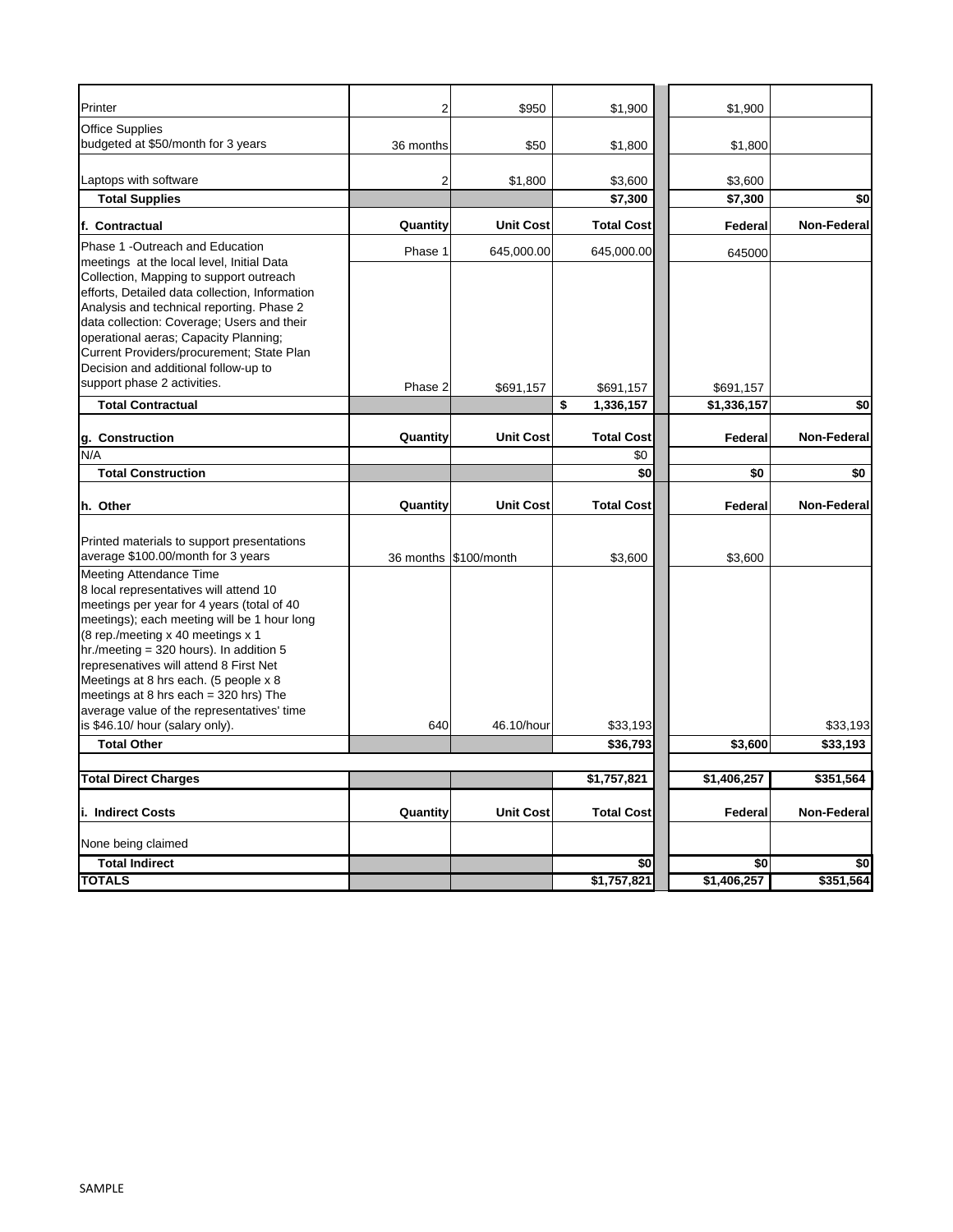**State of Connecticut State and Local Implementation Grant Program Revised August 10, 2015**

#### **Personnel**

| Federal:     | \$0.00       |
|--------------|--------------|
| Non-Federal: | \$185,099.00 |
| Total:       | \$185,099.00 |

SWIC (Non‐Federal): The SWIC is the project manager and is responsible for oversight of the grant activities and is the point of contact with FirstNet. 22.81% of their time will be in furtherance of SLIGP activities.

Emergency Telecommunication Director (Non‐Federal): The Emergency Telecommunications Director will spend 5% of their time on SLIGP activities and will also be part of the Public Safety Broadband Workgroup.

Information Technology Manager 3 (Non‐Federal): The Information Technology Manager 3 will spend 5% of their time on SLIGP activities and will also be part of the Public Safety Broadband Workgroup.

Telecommunications Engineer 1 (Non‐Federal): The Telecommunications Engineer 1 will spend 5% of their time on SLIPG activities and will also be part of the Public Safety Broadband Workgroup.

The above positions are funded by the State's general fund and are not from another Federal source.

**Fringe**

| Federal:     | \$0.00       |
|--------------|--------------|
| Non-Federal: | \$133,272.00 |
| Total:       | \$133,272.00 |

SWIC (Non‐Federal): Benefits include FICA – Social Security, FICA‐Medicare, SERS – Retirement, Medical Insurance, Group Life Insurance, and Unemployment Compensation totaling 72%. This position spends 22.81% of their time on SLIGP activities, therefore 22.81% of the fringe benefits is being allocated to this grant.

Emergency Telecommunication Director (Non-Federal): Benefits include FICA – Social Security, FICA-Medicare, SERS – Retirement, Medical Insurance, Group Life Insurance, and Unemployment Compensation totaling 72%. This position spends 5% of their time on SLIGP activities, therefore 5% of the fringe benefits is being allocated to this grant.

Information Technology Manager 3 (Non‐Federal): Benefits include FICA – Social Security, FICA‐ Medicare, SERS – Retirement, Medical Insurance, Group Life Insurance, and Unemployment Compensation totaling 72%. This position spends 5% of their time on SLIGP activities, therefore 5% of the fringe benefits is being allocated to this grant.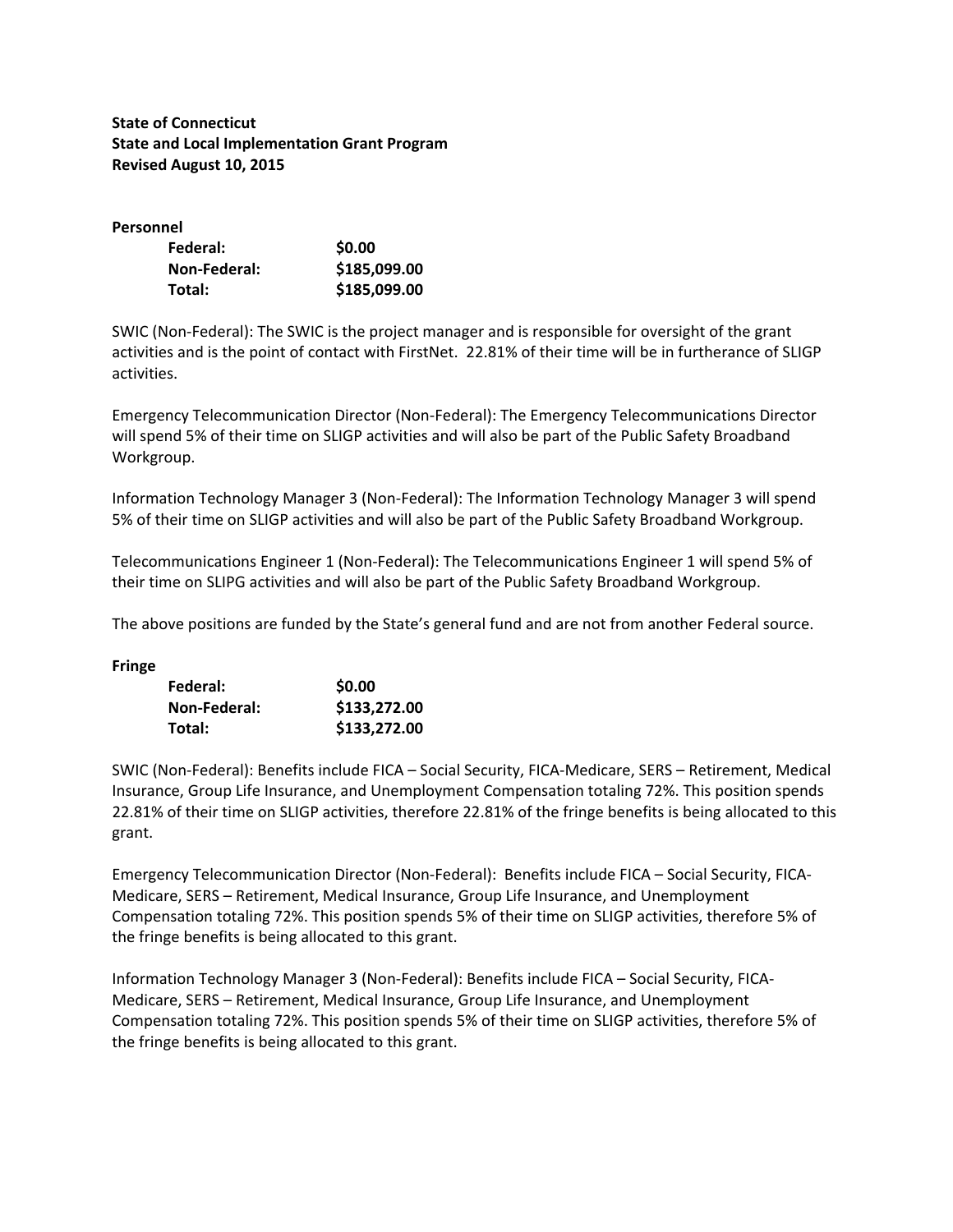Telecommunications Engineer 1 (Non‐Federal): Benefits include FICA – Social Security, FICA‐Medicare, SERS – Retirement, Medical Insurance, Group Life Insurance, and Unemployment Compensation totaling 72%. This position spends 5% of their time on SLIGP activities, therefore 5% of the fringe benefits is being allocated to this grant.

The above positions are funded by the State's general fund and are not from another Federal source.

**Travel**

| Federal:     | \$59,200.00 |
|--------------|-------------|
| Non-Federal: | \$0.00      |
| Total:       | \$59,200.00 |

See detailed budget spreadsheet for calculations.

 This includes travel for Regional and National meeting with FirstNet (Federal): Staff will attend national and regional conferences to meet with FirstNet and share information and collaborate with other grant program participants. Travel costs include airfare, hotel, and per diem.

#### **Equipment**

| Federal:     | \$0.00 |
|--------------|--------|
| Non-Federal: | \$0.00 |
| Total:       | \$0.00 |

There is no equipment associated with this program.

#### **Supplies**

| Federal:     | \$7,300.00 |
|--------------|------------|
| Non-Federal: | \$0.00     |
| Total:       | \$7,300.00 |

See detailed budget spreadsheet for calculations.

Supplies (Federal):

The supplies will consist of‐

- Two laptops with software for the project manager and the support staff for SLIGP related activities
- Two color printers, one for each laptop unit,
- Office support supplies for the grant administration and presentations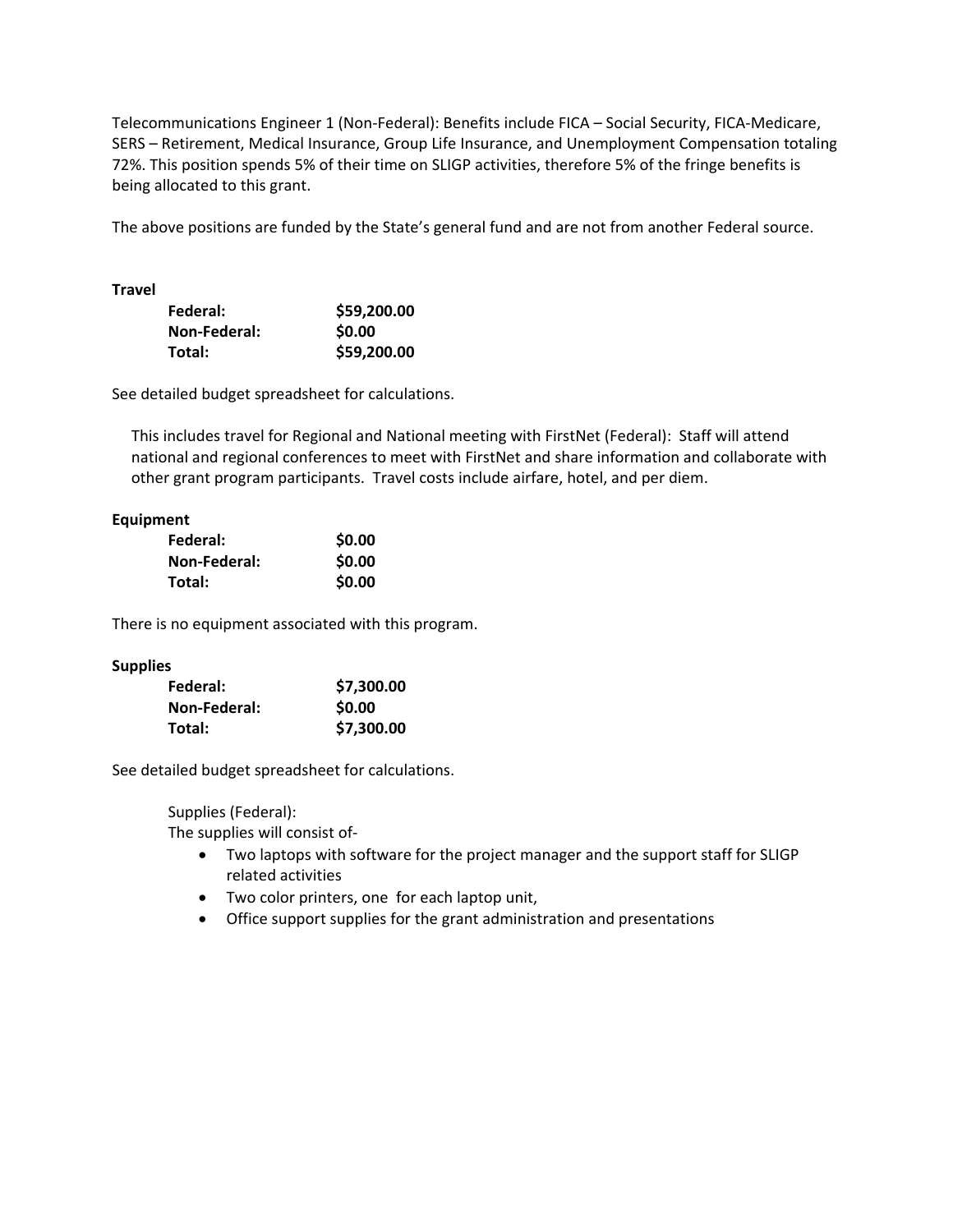## **Contractual**

| Federal:     | \$1,336,157.00 |
|--------------|----------------|
| Non-Federal: | \$0.00         |
| Total:       | \$1,336,157.00 |

## Phase 1 ‐ \$645,000.00

The contractual services consist of facilitation of Outreach and Education Meetings at the Local level, Initial data Collection, Mapping to support Outreach Sessions, Detailed Data Collection and Data Analysis and Technical Reporting. Payments will be based on a percentage of completion of the tasks described above.

## Phase 2 ‐ \$691,157.00

Additional project planning support will include Phase 2 activities Coverage; Users and their operational areas; Capacity Planning; Current Providers/Procurement; State Plan Decision and additional follow‐up as appropriate to support the Phase 2 activities. Payments will be based on a percentage of completion of the tasks described above.

## **Construction**

| Federal:     | \$0.00 |
|--------------|--------|
| Non-Federal: | \$0.00 |
| Total:       | \$0.00 |

There is no construction associated with this program.

#### **Other**

| Federal:     | \$3,600.00  |
|--------------|-------------|
| Non-Federal: | \$33,193.00 |
| Total:       | \$36,793.00 |

Other includes: Printed materials for support of presentations ‐ \$3,600.00 (Federal) and the participation of local entities in FirstNet and statewide committee meetings (Non-Federal). The donation of 640 hrs in labor from local entities time over the four year period at \$46.10 per hour equates to \$33,193.00.

#### **Indirect**

| Federal:     | \$0.00 |
|--------------|--------|
| Non-Federal: | \$0.00 |
| Total:       | \$0.00 |

No indirect rate is being claimed.

# **TOTALS**

**Federal: \$1,406,257.00 Non‐Federal: \$351,564.00 Total: 1,757,821.00**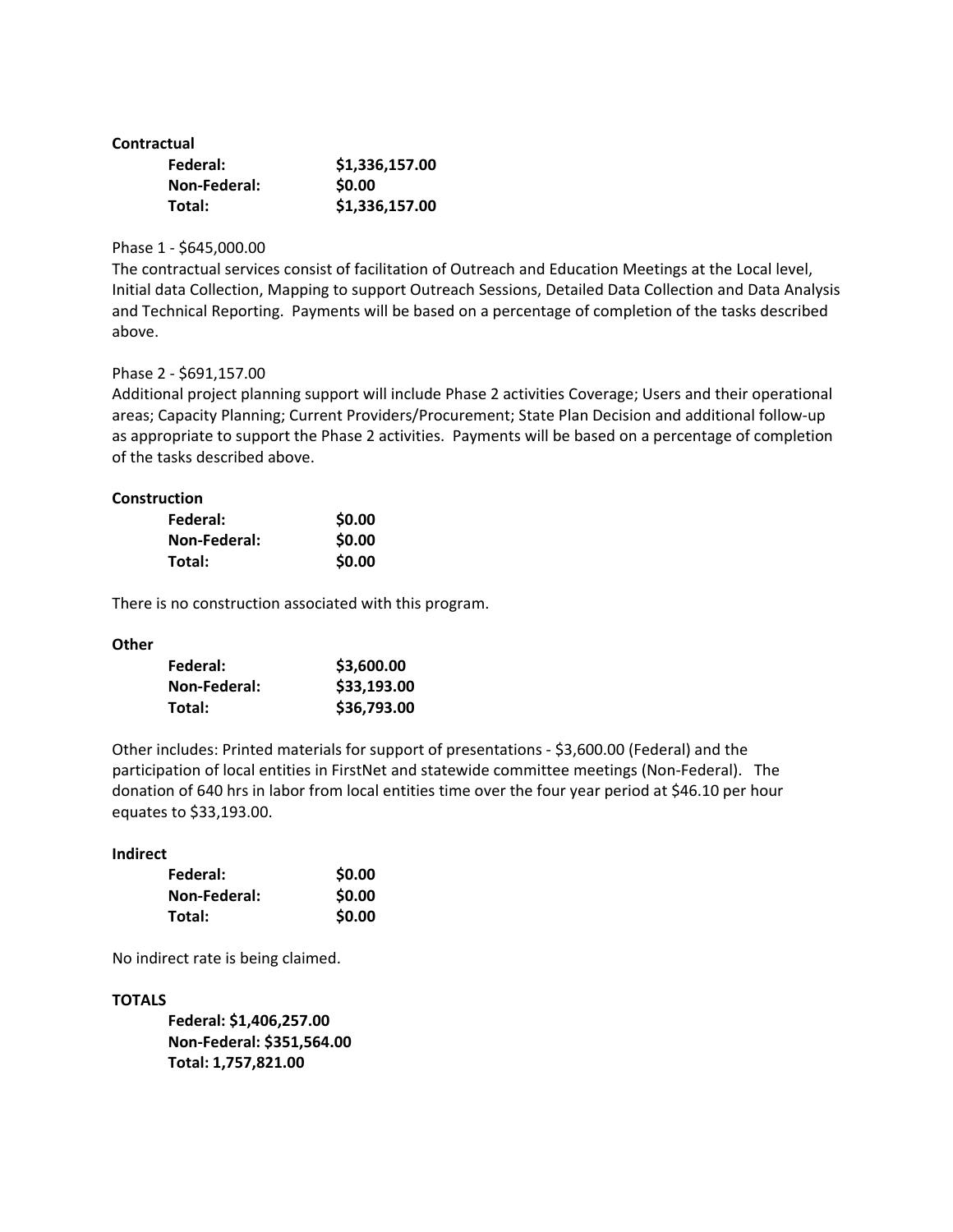# BUDGET INFORMATION - Non-Construction Programs OMB Number: 4040-0006

Grant Program Function or Activity (a) 1. SLIGP 2. 3. 4. 5. Totals Catalog of Federal Estimated Unobligated Funds<br>
Number **Enderal** Federal Non-Federal<br>
(c) (d) (b) (c) (d) Ill. 549 I \$ I o. ool \$ I o.ool \$ <sup>I</sup> I I I o. ool I o.ool <sup>I</sup> I I I I I I I  $\begin{array}{|c|c|c|c|c|c|}\hline \text{I} & \text{I} & \text{I} & \text{I} & \text{I} & \text{I} \ \hline \end{array}$  $\frac{1}{3}$   $\frac{1}{3}$   $\frac{1}{3}$ New or Revised Budget Federal (e)  $1,406,257.00$  \$ I I I I I  $1,406,257.00$  \$ Non-Federal Total<br>
(f) (g)  $(g)$ 351,564.00 \$ 1,757,821.00 I I I I I 351, 564. 00 \$ 1, 757, 821. 00 i

#### SECTION A - BUDGET SUMMARY

Standard Form 424A (Rev. 7- 97)

Prescribed by OMB (Circular A-102) Page 1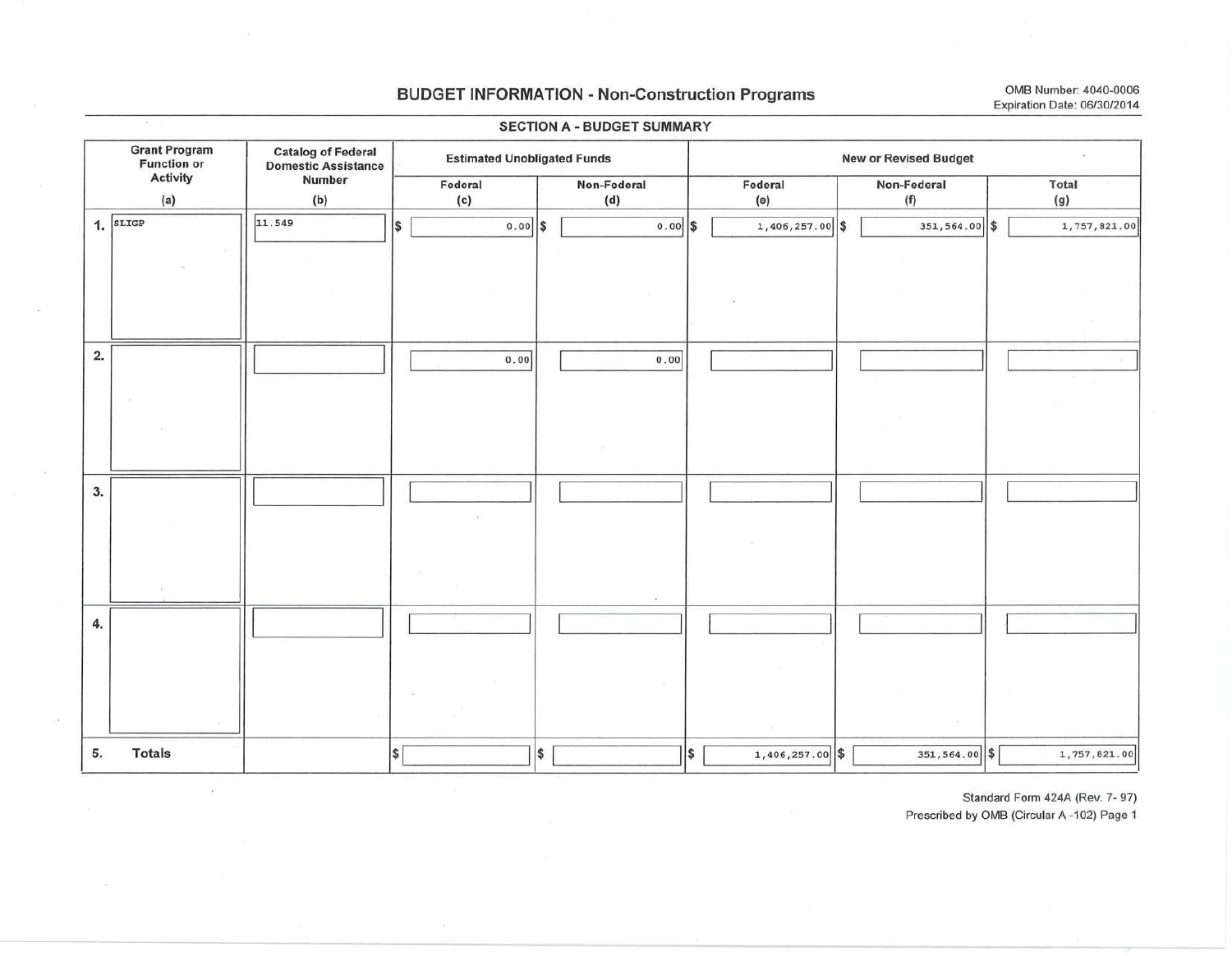| 6. Object Class Categories             | GRANT PROGRAM, FUNCTION OR ACTIVITY |                   |     |               |     |  |     | Total         |              |
|----------------------------------------|-------------------------------------|-------------------|-----|---------------|-----|--|-----|---------------|--------------|
|                                        | (1)                                 |                   | (2) |               | (3) |  | (4) |               | (5)          |
|                                        |                                     | Federal           |     | Non-Federal   |     |  |     |               |              |
| a. Personnel                           | \$                                  | $0.00$ \$         |     | 185,099.00    | \$  |  | \$  | s             | 185,099.00   |
| b. Fringe Benefits                     |                                     | 0.00              |     | 133,272.00    |     |  |     |               | 133,272.00   |
| c. Travel                              |                                     | 59,200.00         |     | 0.00          |     |  |     |               | 59,200.00    |
| d. Equipment                           |                                     | 0.00              |     | 0.00          |     |  |     |               |              |
| e. Supplies                            |                                     | 7,300.00          |     | 0.00          |     |  |     |               | 7,300.00     |
| f. Contractual                         |                                     | 1,336,157.00      |     | 0.00          |     |  |     |               | 1,336,157.00 |
| g. Construction                        |                                     | 0.00              |     | 0.00          |     |  |     |               |              |
| h. Other                               |                                     | 3,600.00          |     | 33,193.00     |     |  |     |               | 36,793.00    |
| i. Total Direct Charges (sum of 6a-6h) |                                     | 1,406,257.00      |     | 351,564.00    |     |  |     | s             | 1,757,821.00 |
| j. Indirect Charges                    |                                     | 0.00              |     | 0.00          |     |  |     | $\frac{1}{2}$ |              |
| k. TOTALS (sum of 6i and 6j)           | S,                                  | $1,406,257.00$ \$ |     | 351,564.00 \$ |     |  | \$  | $\frac{1}{2}$ | 1,757,821.00 |
|                                        |                                     |                   |     |               |     |  |     |               |              |
| 7. Program Income                      | S.                                  |                   | I\$ |               | \$  |  | \$  | $ \$ $        |              |

#### **SECTION B - BUDGET CATEGORIES**

**Authorized for Local Reproduction** 

 $\pm 82$ 

 $\overline{5}$ 

 $\infty$ 

Standard Form 424A (Rev. 7-97) Prescribed by OMB (Circular A-102) Page 1A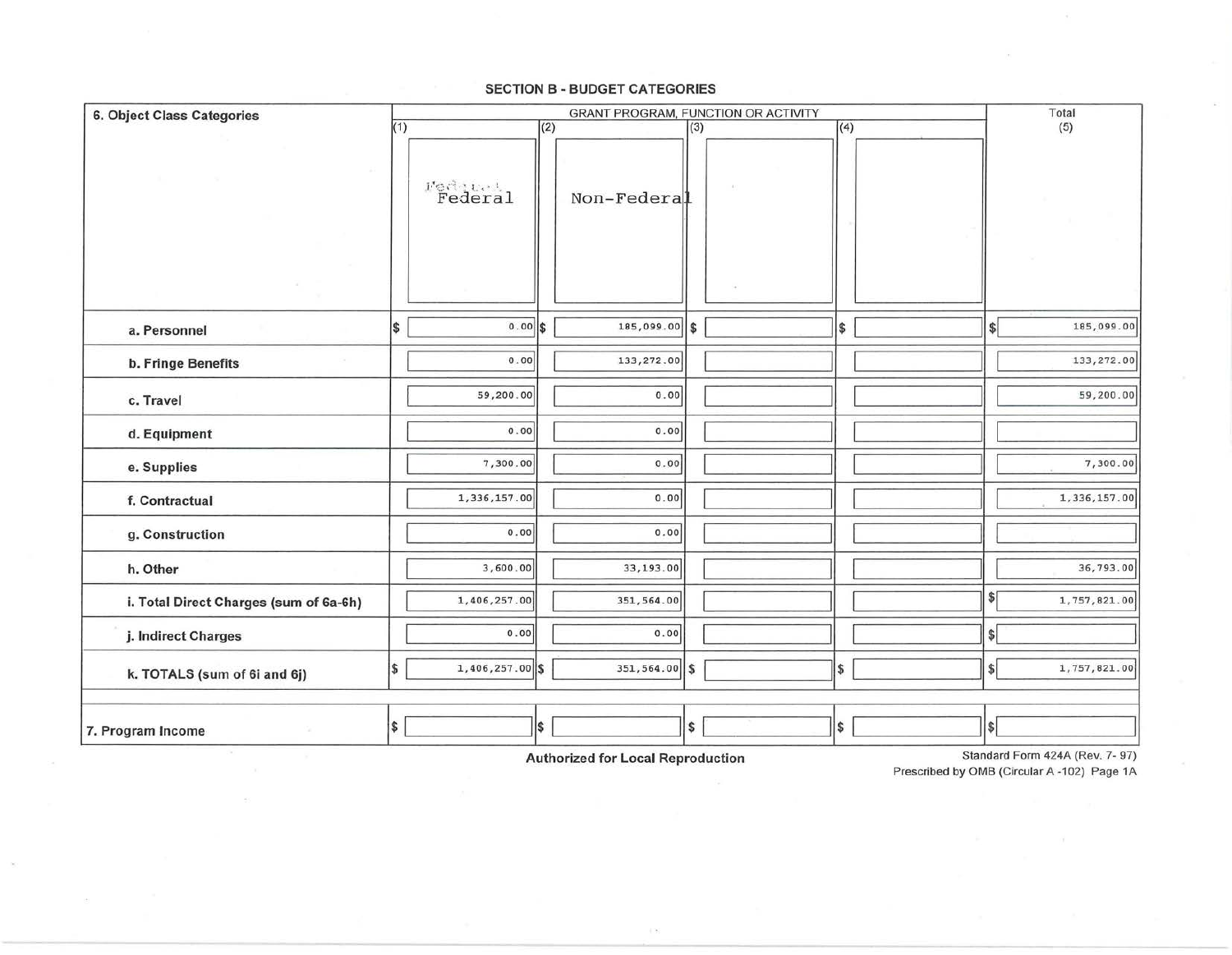|                                                             |                                    |                                                                                 |                                          | SECTION C - NON-FEDERAL RESOURCES           |                |                   |             |          |               |                                |  |  |
|-------------------------------------------------------------|------------------------------------|---------------------------------------------------------------------------------|------------------------------------------|---------------------------------------------|----------------|-------------------|-------------|----------|---------------|--------------------------------|--|--|
|                                                             | (a) Grant Program                  | (b) Applicant                                                                   |                                          |                                             | (c) State      | (d) Other Sources |             |          | (e)TOTALS     |                                |  |  |
| 8.                                                          | SLIGP Local Match Requirement      | I\$                                                                             |                                          |                                             | 351, 564.00 \$ |                   |             | \$       | 351,564.00    |                                |  |  |
| N/A<br>9.                                                   |                                    |                                                                                 |                                          | 0.00                                        |                | 0.00              |             | 0.00     |               | 0.00                           |  |  |
| 10. $N/A$                                                   |                                    |                                                                                 | 0.00                                     |                                             | 0.00           |                   | 0.00        |          | 0.00          |                                |  |  |
| 11. $N/A$                                                   |                                    |                                                                                 | 0.00                                     |                                             | 0.00           |                   | 0.00        |          | 0.00          |                                |  |  |
|                                                             | 12. TOTAL (sum of lines 8-11)      |                                                                                 |                                          | \$                                          | 351,564.00 \$  |                   |             | l\$      | 351,564.00    |                                |  |  |
|                                                             |                                    |                                                                                 |                                          | <b>SECTION D - FORECASTED CASH NEEDS</b>    |                |                   |             |          |               |                                |  |  |
|                                                             |                                    | <b>Total for 1st Year</b>                                                       | 1st Quarter                              |                                             |                | 2nd Quarter       | 3rd Quarter |          |               | 4th Quarter                    |  |  |
|                                                             | 13. Federal                        |                                                                                 | \$                                       |                                             | S              | 0.00              | <b>S</b>    |          |               |                                |  |  |
|                                                             | 14. Non-Federal                    |                                                                                 |                                          |                                             |                |                   |             |          |               |                                |  |  |
|                                                             | 15. TOTAL (sum of lines 13 and 14) |                                                                                 | l\$                                      |                                             | \$             | $0.00$ \$         |             |          | S,            |                                |  |  |
|                                                             |                                    | SECTION E - BUDGET ESTIMATES OF FEDERAL FUNDS NEEDED FOR BALANCE OF THE PROJECT |                                          |                                             |                |                   |             |          |               |                                |  |  |
|                                                             | (a) Grant Program                  |                                                                                 | (YEARS)<br><b>FUTURE FUNDING PERIODS</b> |                                             |                |                   |             |          |               |                                |  |  |
|                                                             |                                    |                                                                                 | (b)First                                 |                                             |                | (c) Second        | (d) Third   |          |               | (e) Fourth                     |  |  |
| 16.                                                         |                                    | \$                                                                              |                                          | $\overline{\mathbf{s}}$                     |                | $\mathsf{s}$      |             | <b>s</b> |               |                                |  |  |
| 17.                                                         |                                    |                                                                                 |                                          |                                             |                |                   |             | 0.00     |               |                                |  |  |
| 18.                                                         |                                    |                                                                                 |                                          |                                             |                |                   |             |          |               |                                |  |  |
| 19.                                                         |                                    |                                                                                 |                                          |                                             |                |                   |             |          |               |                                |  |  |
| 20. TOTAL (sum of lines 16 - 19)                            |                                    |                                                                                 |                                          |                                             | <sup>\$</sup>  |                   | \$          |          | <sup>\$</sup> |                                |  |  |
|                                                             |                                    |                                                                                 |                                          | <b>SECTION F - OTHER BUDGET INFORMATION</b> |                |                   |             |          |               |                                |  |  |
| 21. Direct Charges: 0.00<br>22. Indirect Charges: $_{0.00}$ |                                    |                                                                                 |                                          |                                             |                |                   |             |          |               |                                |  |  |
|                                                             | 23. Remarks:                       |                                                                                 |                                          |                                             |                |                   |             |          |               |                                |  |  |
|                                                             |                                    |                                                                                 |                                          | Authorized for Local Depreduction           |                |                   |             |          |               | Standard Form 424A (Doy 7, 07) |  |  |

Authorized for Local Reproduction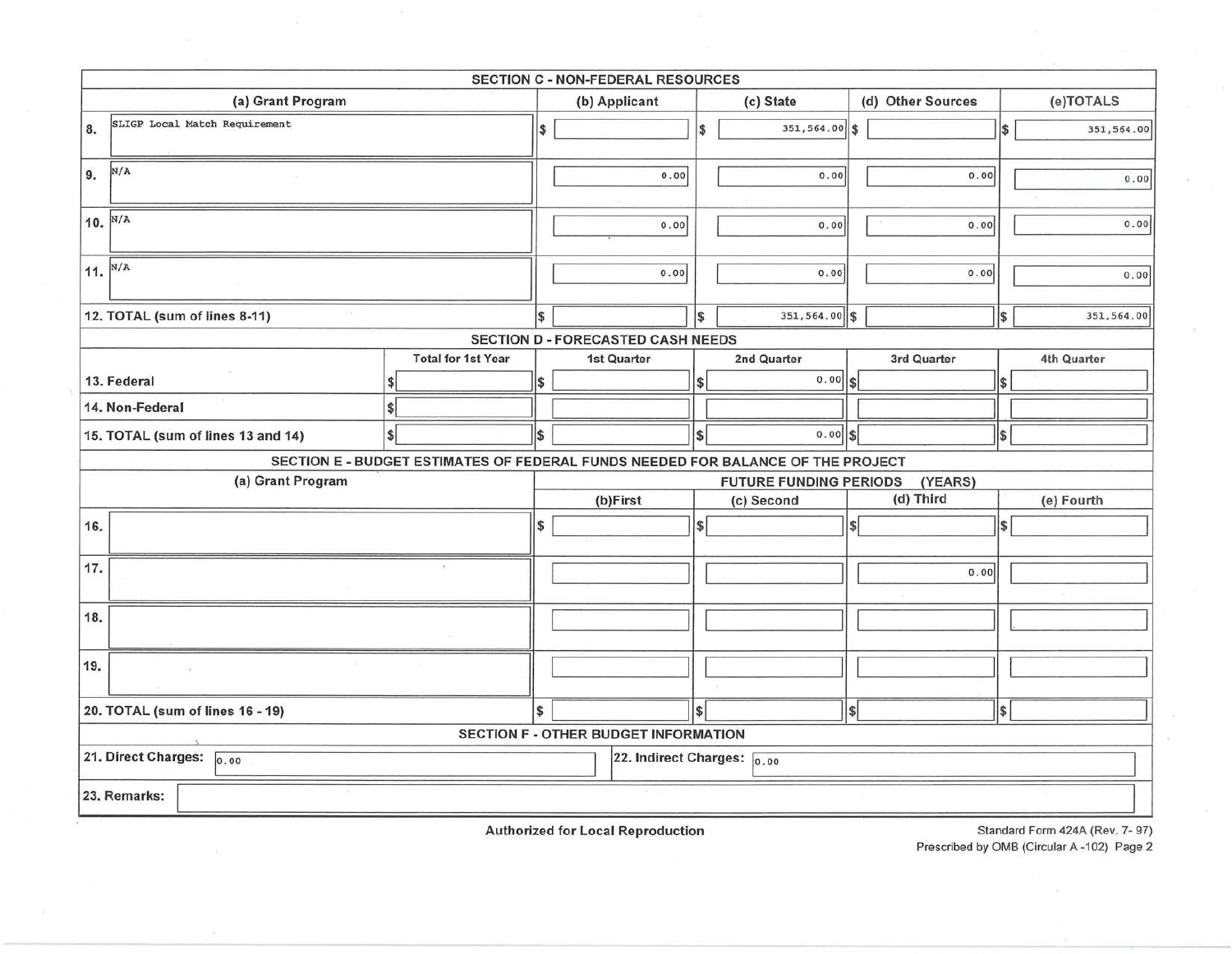| <b>Cost Class Category Federal Expenditures</b>                                                                                                                                                                                                                                                    |    |                          |                |                |        |                |                |                |                |        |       |                 |                                |                 |
|----------------------------------------------------------------------------------------------------------------------------------------------------------------------------------------------------------------------------------------------------------------------------------------------------|----|--------------------------|----------------|----------------|--------|----------------|----------------|----------------|----------------|--------|-------|-----------------|--------------------------------|-----------------|
| The completion of your project budget (federal funds) should be reported in the quarter you are anticipating expending the funds. Year One begins July 1, 2013.<br>Please include any<br>data attributable to early activities (i.e., January - June 2013) in your baseline data for "Q1, Year 1." |    |                          |                |                |        |                |                |                |                |        |       |                 |                                |                 |
|                                                                                                                                                                                                                                                                                                    |    | <b>TOTAL</b>             |                | <b>YEAR 1</b>  |        |                | <b>YEAR 2</b>  |                | <b>YEAR 3</b>  |        |       |                 |                                |                 |
| <b>Quarterly Cost Category Expenditures</b>                                                                                                                                                                                                                                                        |    | <b>FEDERAL</b>           | Q <sub>1</sub> | Q <sub>2</sub> | Q3     | Q <sub>4</sub> | Q <sub>5</sub> | Q <sub>6</sub> | Q <sub>7</sub> | Q8     | Q9    | Q <sub>10</sub> | Q11                            | Q <sub>12</sub> |
| a. Personnnel                                                                                                                                                                                                                                                                                      | ж  |                          |                |                |        |                |                |                |                |        |       |                 |                                |                 |
| b. Fringe Benefits                                                                                                                                                                                                                                                                                 | ъ  | $\overline{\phantom{0}}$ |                |                |        |                |                |                |                |        |       |                 |                                |                 |
| c. Travel                                                                                                                                                                                                                                                                                          | \$ | 59.200.00                | 5920           | 5920           | 13320  | 13320          | 28120          | 28120          | 42920          | 42920  | 51800 | 51800           | 59200                          | 59200           |
| d. Equipment                                                                                                                                                                                                                                                                                       | ъ  |                          |                |                |        |                |                |                |                |        |       |                 |                                |                 |
| e. Supplies                                                                                                                                                                                                                                                                                        | \$ | 7,300.00                 | 0              | 4000           | 4000   | 4000           | 5650           | 5650           | 5650           | 5650   | 7300  | 7300            | 7300                           | 7300            |
| f. Contractual                                                                                                                                                                                                                                                                                     | S  | .336,157.00              | 11346          | 222692         | 334038 | 445384         | 556730         | 668076         | 779422         |        |       |                 | 890768 1002114 1113460 1224806 | 1336157         |
| g. Construction                                                                                                                                                                                                                                                                                    | J. |                          |                |                |        |                |                |                |                |        |       |                 |                                |                 |
| h. Other                                                                                                                                                                                                                                                                                           | \$ | 3.600.00                 | 300            | 600            | 900    | 1200           | 1500           | 1800           | 2100           | 2400   | 2700  | 3000            | 3300                           | 3600            |
| i. Total Direct Charges (sum of a-h)                                                                                                                                                                                                                                                               |    | .406.257.00              | 17566          | 233212         | 352258 | 463904         | 592000         | 703646         | 830092         |        |       |                 | 941738 1063914 1175560 1294606 | 1406257         |
| j. Indirect Charges                                                                                                                                                                                                                                                                                | \$ |                          |                |                |        |                |                |                |                |        |       |                 |                                |                 |
| k. TOTAL (sum i and i)                                                                                                                                                                                                                                                                             |    |                          | 17566          | 233212         | 352258 | 463904         | 592000         | 703646         | 830092         | 941738 |       |                 | 1063914 1175560 1294606        | 1406257         |

| <b>Cost Class Category Non-Federal Expenditures</b>                                                                                                                                                                                                                                                           |                    |                          |       |       |               |                |                |                |               |        |               |                 |        |                 |  |  |
|---------------------------------------------------------------------------------------------------------------------------------------------------------------------------------------------------------------------------------------------------------------------------------------------------------------|--------------------|--------------------------|-------|-------|---------------|----------------|----------------|----------------|---------------|--------|---------------|-----------------|--------|-----------------|--|--|
| The completion of your project budget (non-federal, matching funds) should be reported in the quarter you are anticipating expending the funds. Year One begins July 1, 2013.<br>Please include any data attributable to early activities (i.e., January - June 2013) in your baseline data for "Q1, Year 1." |                    |                          |       |       |               |                |                |                |               |        |               |                 |        |                 |  |  |
|                                                                                                                                                                                                                                                                                                               |                    | <b>TOTAL</b>             |       |       | <b>YEAR 1</b> |                |                |                | <b>YEAR 2</b> |        | <b>YEAR 3</b> |                 |        |                 |  |  |
| <b>Quarterly Cost Category Expenditures</b>                                                                                                                                                                                                                                                                   | <b>NON-FEDERAL</b> |                          |       |       |               | Q <sub>4</sub> | Q <sub>5</sub> | Q <sub>6</sub> | $Q$ 7         | Q8     | Q9            | Q <sub>10</sub> | Q11    | Q <sub>12</sub> |  |  |
| a. Personnnel                                                                                                                                                                                                                                                                                                 | \$                 | 185,099.00               | 15425 | 30850 | 46275         | 61700          | 77125          | 92550          | 107975        | 123400 | 138825        | 154250          | 169675 | 185099          |  |  |
| b. Fringe Benefits                                                                                                                                                                                                                                                                                            | ъ                  | 133.272.00               | 1106  | 22212 | 33318         | 44424          | 55530          | 66636          | 77742         | 88848  | 99954         | 111060          | 122166 | 133272          |  |  |
| c. Travel                                                                                                                                                                                                                                                                                                     | Ъ                  | $\overline{\phantom{0}}$ |       |       |               |                |                |                |               |        |               |                 |        |                 |  |  |
| d. Equipment                                                                                                                                                                                                                                                                                                  | \$                 |                          |       |       |               |                |                |                |               |        |               |                 |        |                 |  |  |
| e. Supplies                                                                                                                                                                                                                                                                                                   | ሖ<br>J.            |                          |       |       |               |                |                |                |               |        |               |                 |        |                 |  |  |
| f. Contractual                                                                                                                                                                                                                                                                                                | ₼<br>Æ,            |                          |       |       |               |                |                |                |               |        |               |                 |        |                 |  |  |
| g. Construction                                                                                                                                                                                                                                                                                               | Ж,                 | $\overline{\phantom{0}}$ |       |       |               |                |                |                |               |        |               |                 |        |                 |  |  |
| h. Other                                                                                                                                                                                                                                                                                                      | \$                 | 33,193.00                | 2766  | 5532  | 8298          | 11064          | 13830          | 16596          | 19362         | 22128  | 24894         | 27660           | 30426  | 33193           |  |  |
| i. Total Direct Charges (sum of a-h)                                                                                                                                                                                                                                                                          | \$                 | 351,564.00               | 29297 | 58594 | 87891         | 117188         | 146485         | 175782         | 205079        | 234376 | 263673        | 292970          | 322267 | 351564          |  |  |
| . Indirect Charges                                                                                                                                                                                                                                                                                            | \$.                | $\overline{\phantom{0}}$ |       |       |               |                |                |                |               |        |               |                 |        |                 |  |  |
| k. TOTAL (sum i and j)                                                                                                                                                                                                                                                                                        |                    | 351,564.00               | 29297 | 58594 | 87891         | 117188         | 146485         | 175782         | 205079        | 234376 | 263673        | 292970          | 322267 | 351564          |  |  |

According to the Paperwork Reduction Act, as amended, no persons are required to respond to a collection of information unless it displays a valid OMB Control Number. The valid OMB control number for this information collection is OMB No. 0660-0038, expiring 8/31/2016. Public reporting burden for this collection of information is estimated to average 3 hours per response, including time for reviewing instructions, searching existing data sources, gathering and maintaining the data needed, and completing and reviewing the collection of information. Send comments regarding the burden estimate or any other aspect of this collection of information, including suggestions for reducing this burden, to Michael Dame, Director, State and Local Implementation Grant Program, Office of Public Safety Communications, National Telecommunications and Information Administration, U.S. Department of Commerce (DOC), 1401 Constitution Avenue, N.W., HCHB, Room 7324, Washington, D.C. 20230.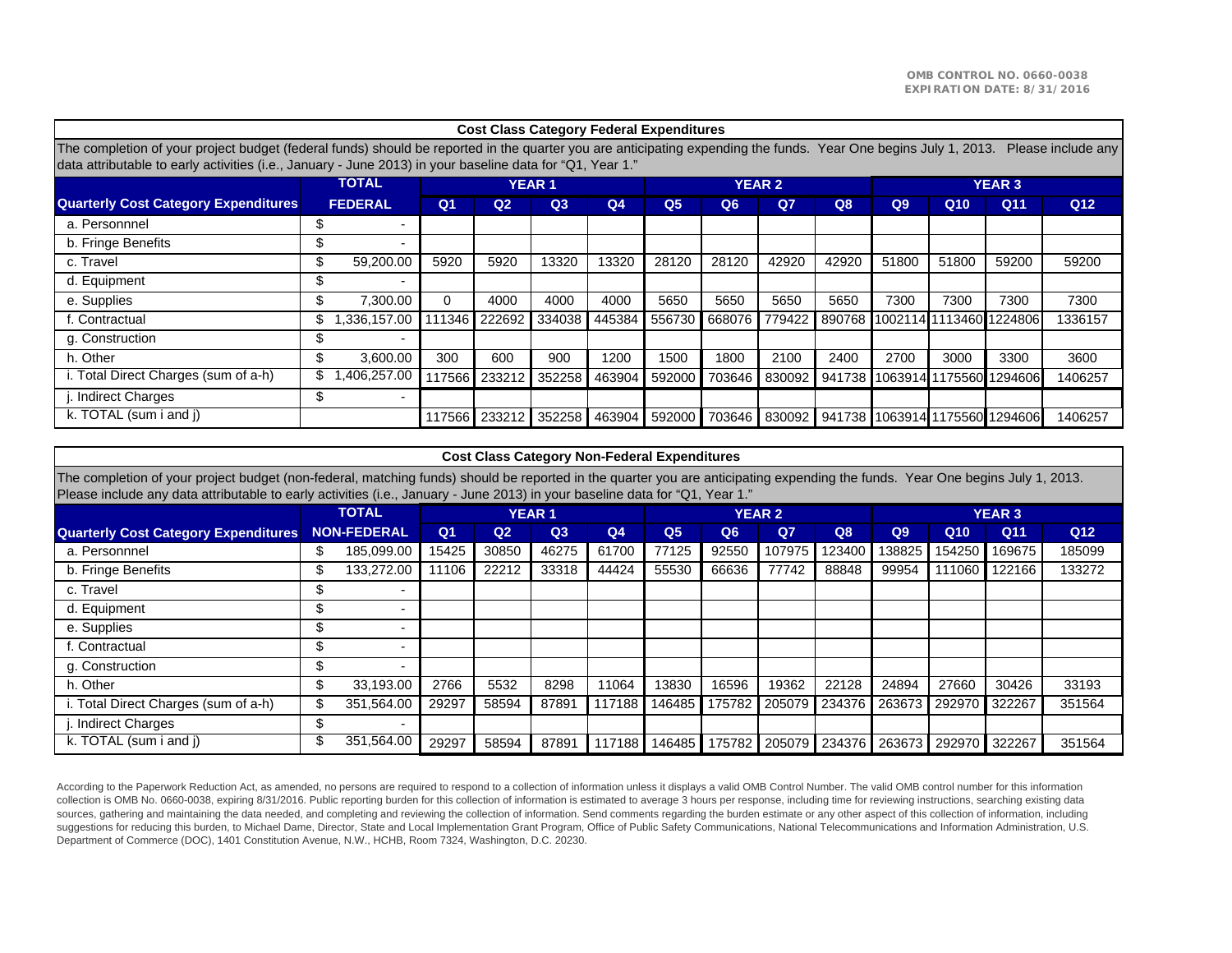#### **MILESTONE CATEGORIES**

All projects must be completed within three years following the date of the issuance of the award.

Please use the table provided to indicate your anticipated number of activities you plan to complete each quarter for every year of your project. Year One begins July 1, 2013. Please include any data attributable to early activities (i.e., January - June 2013) in your baseline data for "Q1, Year 1."

Please also provide a brief description (100 words or less) of the primary activities involved in meeting each milestone (a single description should be provided for each milestone, covering all quarters in years one through three). Please write "N/A" if your project does not include an activity. If necessary, please insert additional milestones at the bottom of the chart.

|                                       |                                                                                                                                                        |              |                |                | <b>YEAR 1</b> |                |                |    | <b>YEAR 2</b> |     | <b>YEAR 3</b> |                 |     |                 |  |
|---------------------------------------|--------------------------------------------------------------------------------------------------------------------------------------------------------|--------------|----------------|----------------|---------------|----------------|----------------|----|---------------|-----|---------------|-----------------|-----|-----------------|--|
| <b>MILESTONE ACTIVITY CATEGORIES</b>  | <b>Description of Activity</b>                                                                                                                         | <b>TOTAL</b> | Q <sub>1</sub> | Q <sub>2</sub> | Q3            | Q <sub>4</sub> | Q <sub>5</sub> | Q6 | Q7            | Q8  | Q9            | Q <sub>10</sub> | Q11 | Q <sub>12</sub> |  |
| Stakeholder Meetings                  | Hold meetings with each region to raise<br>awareness about SLIGP, hold regional<br>confrences each year with local<br>officials/potential system users | 1350         | 60             | 200            | 70            | 70             | 200            | 70 | 70            | 200 | 70            | <b>70</b>       | 200 | 70              |  |
| 2. Training Sessions                  | Not Applicable                                                                                                                                         |              |                |                |               |                |                |    |               |     |               |                 |     |                 |  |
| <b>Broadband Conferences</b>          | Send staff and other SLIGP program<br>represenatives to national conferences                                                                           | 80           | я              |                | 10            |                | 20             |    | 20            |     | 12            |                 | 10  |                 |  |
| 4. Staff Hires (Full Time Equivalent) | Existing State employees work on project (1<br>@25% of their time, 3 @10% of their time,<br>1@5% of their time)                                        | 0.6          | 0.6            | $\Omega$       |               |                |                |    | $\mathbf{0}$  |     |               |                 |     |                 |  |
| 5. Contract Executions                | Hire a firm to plan, organize and coordinate<br>outreach and data collection efforts                                                                   |              |                |                |               |                |                |    | $\Omega$      |     |               |                 |     |                 |  |
| 6. Statutory or Regulatory Changes    | Not Applicable                                                                                                                                         |              |                |                |               |                |                |    |               |     |               |                 |     |                 |  |
| (Add other activities per row)        |                                                                                                                                                        |              |                |                |               |                |                |    |               |     |               |                 |     |                 |  |
| Governance Meetings                   | SLIGP working group meetings each quarter                                                                                                              | 30           |                |                |               |                |                |    |               |     |               |                 |     |                 |  |
| Education and Outreach Materials      | Design and produce printed and electronic<br>materials in support of SLIGP outreach and<br>educational materials                                       | 2,000        |                | 1000           |               |                | 500            |    |               |     | 500           |                 |     |                 |  |
| Subrecipient Agreements Executed      | Not Applicable - We have no subrecipients                                                                                                              |              |                |                |               |                |                |    |               |     |               |                 |     |                 |  |
| <b>Phase II Activities</b>            | Activities to be determined                                                                                                                            | N/A          |                |                |               |                |                |    |               |     |               |                 |     |                 |  |

According to the Paperwork Reduction Act, as amended, no persons are required to respond to a collection of information unless it displays a valid OMB Control Number. The valid OMB control number for this information colle 8/31/2016. Public reporting burden for this collection of information is estimated to average 3 hours per response, including time for reviewing instructions, searching existing data sources, gathering and maintaining the collection of information. Send comments regarding the burden estimate or any other aspect of this collection of information, including suggestions for reducing this burden, to Michael Dame, Director, State and Local Imple Communications, National Telecommunications and Information Administration, U.S. Department of Commerce (DOC), 1401 Constitution Avenue, N.W., HCHB, Room 7324, Washington, D.C. 20230.